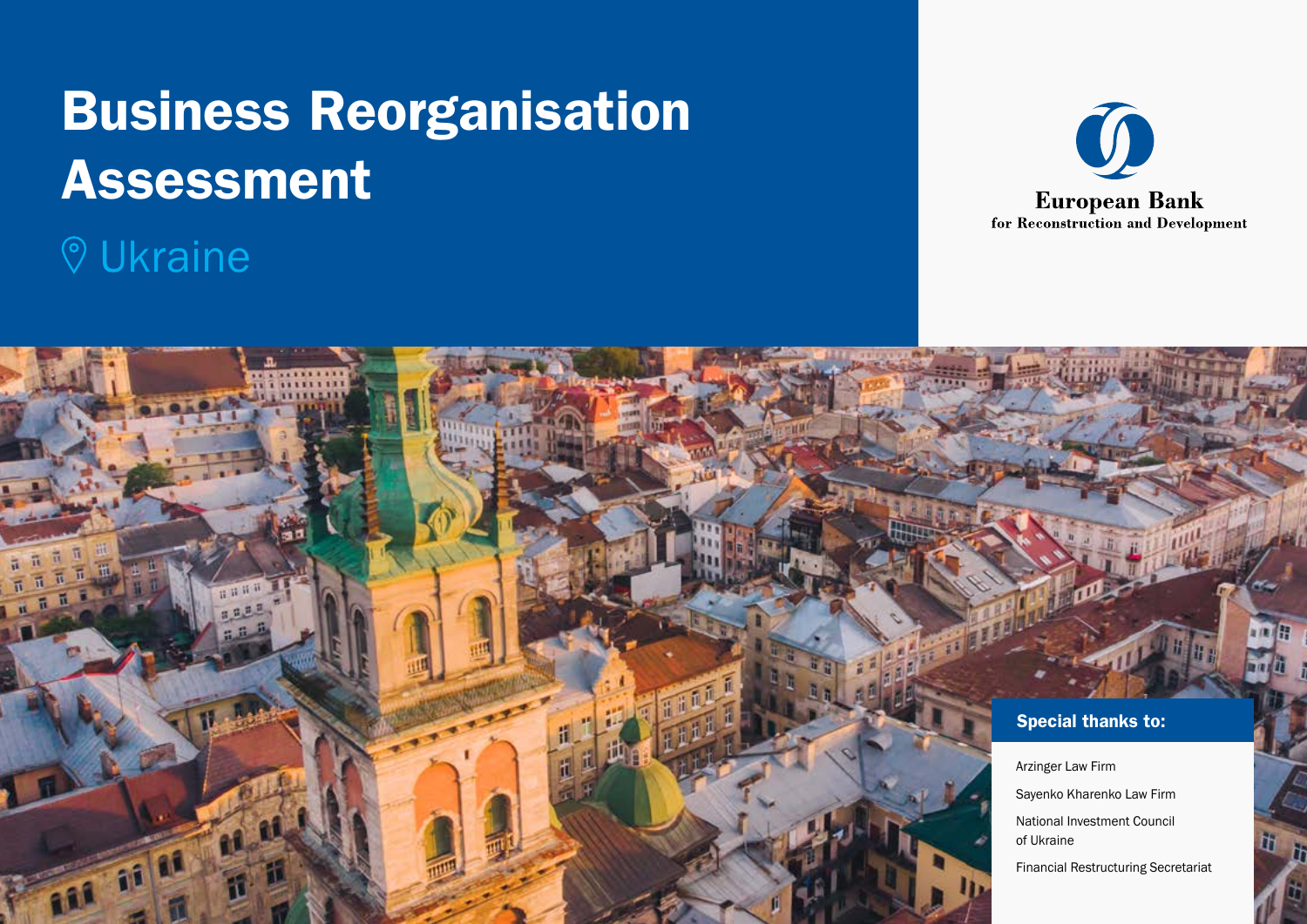## General Information Part A

## Macro Data

| 41.483                   | 4.0%                         |                             | US\$ 3,980 Ukrainian hryvnia - UAH | 18%                             | $2.9\%$                     | 8.6%                  |
|--------------------------|------------------------------|-----------------------------|------------------------------------|---------------------------------|-----------------------------|-----------------------|
| Population (million) $1$ | GDP growth rate <sup>1</sup> | GDP per capita <sup>1</sup> | Currency                           | Corporate tax rate <sup>2</sup> | Inflation rate <sup>1</sup> | Unemployment rate $1$ |

## Insolvency Legislation

The primary legislative text governing insolvency and restructuring proceedings of legal entities, entrepreneurs and natural persons in Ukraine is the [Code of Ukraine on Bankruptcy Proceedings](https://zakon.rada.gov.ua/laws/show/2597-19#Text) No. 2597-VIII (the Insolvency Law) dated 18 October 2018, which became effective on 21 October 2019.

Private out-of-court restructurings are governed by the provisions of the Civil Code, the Commercial Code, the Civil Proceedings Code, the Commercial Proceedings Code and employment and securities law. In addition, Ukraine has a voluntary framework for financial restructuring of legal entities: the Law of Ukraine ["On Financial Restructuring"](https://fr.org.ua/ua/zakon-pro-finansovu-restrukturizatsiyu.html) No. 1414-VIII (the Financial Restructuring Law) dated 14 June 2016, as amended. The Financial Restructuring Law will expire on 19 October 2022, if not extended by the Ukrainian parliament.

 $1$  IMF – Source as of August 2021: [www.imf.org/en/Countries/UKR](https://www.imf.org/en/Countries/UKR)

<sup>2</sup> PWC – Source as of August 2021: [https://taxsummaries.pwc.com/ukraine/corporate/taxes-on](https://taxsummaries.pwc.com/ukraine/corporate/taxes-on-corporate-income)[corporate-income](https://taxsummaries.pwc.com/ukraine/corporate/taxes-on-corporate-income)

## Insolvency Data

Information on insolvency proceedings is published on the website of the [Cassation Commercial Court of the Supreme](https://supreme.court.gov.ua/supreme/pro_sud/og_pov/)  [Court](https://supreme.court.gov.ua/supreme/pro_sud/og_pov/). There is no official consolidated data on the total number of proceedings on an annual basis.

Based on manual research, from 2011 until February 2021, 2.578 insolvency cases were commenced for legal persons. including in-court rehabilitation and liquidation proceedings. Over the same time period, 101 pre-insolvency rehabilitation cases were initiated. As at 15 February 2021, there were 58 ongoing pre-insolvency rehabilitation proceedings, 91 ongoing in-court rehabilitation proceedings and 2,050 liquidations proceedings.

With respect to a search of the website for pre-insolvency rehabilitation plans, this revealed that two plans were accepted for consideration by the Ukrainian courts in 2018; three plans in 2019; five plans in 2020; and eight plans from 1 January to 31 July 2021. However, it did not reflect whether each plan was approved by court, its status and further details of the pre-insolvency rehabilitation procedure. This information may

be looked up manually based on the relevant case number in the State Judgments Register. A similar search may be made to obtain information on the total number of liquidations and incourt rehabilitation proceedings for relevant years. However, such a search would not reflect the status (closed or ongoing) of the proceedings as of the date of the search. This information would also have to searched for manually by case number in the State Judgments Register.

The Secretariat responsible for overseeing the Financial Restructuring Law collects data on the number of voluntary financial restructuring cases and publishes it on its website [here](https://fr.org.ua/en/publikatsiyi-po-protseduri-finansovoyi-restrukturizatsiyi.html). From May 2017 until 30 July 2021, 46 cases of financial restructuring procedure were initiated for a total amount of claims of UAH 72,336,106,046.30 (approximately €2.3 billion). Out of the 46 initiated cases, two are still ongoing representing a total amount of claims of UAH 710,664,211.81 (approximately €22.2 million). The total amount of successfully restructured claims to date under the framework is UAH 71,625,441,834.49 (approximately €2.2 billion).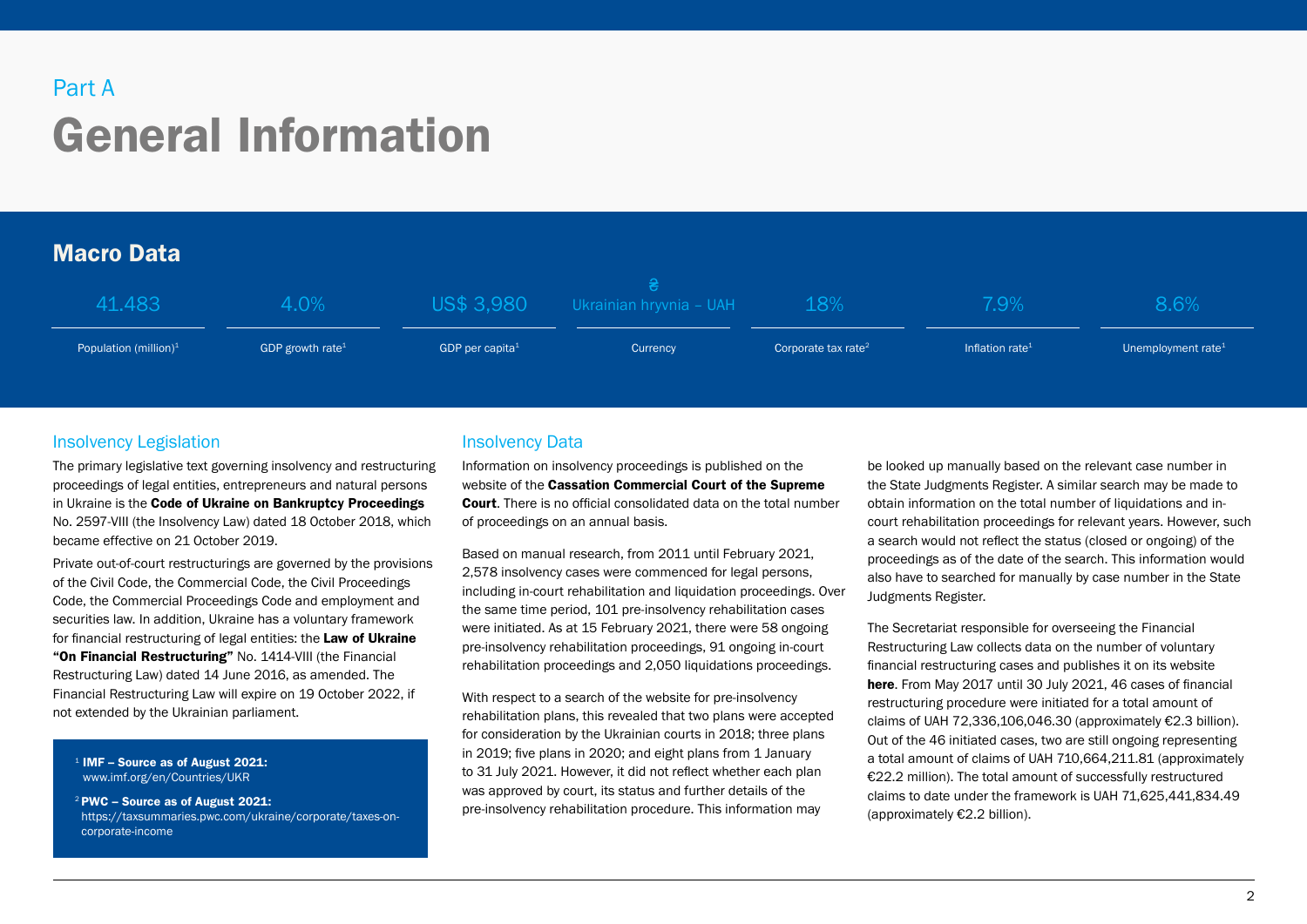### Company Information

The Ukrainian company law framework is governed by the Commercial Code, the Civil Code, the Law on Joint Stock Companies, the Law on Commercial Companies, the Law on Limited Liability and Additional Liability Companies and the Law on Joint Venture Companies. Information about companies in Ukraine is available in the Unified State Register of Legal [Entities, Individual Entrepreneurs and Public Organisations](https://usr.minjust.gov.ua/content/free-search)  [of Ukraine](https://usr.minjust.gov.ua/content/free-search) held and administered by the Ministry of Justice. The register is available online **[here](file:///C:/Users/BridgeC/AppData/Local/Microsoft/Windows/INetCache/Content.Outlook/02J2XRJA/usr.minjust.gov.ua/ua/freesearch)** and open to public consultation. Furthermore, official statistical data regarding the overall number of registered legal entities in Ukraine can be found on the site of the [State Statistics Service of Ukraine](http://www.ukrstat.gov.ua/edrpoy/ukr/EDRPU_2020/ks_opfg/ks_opfg_0120.htm).



## Insolvency Courts, Regulatory Authorities and Practitioners

Insolvency courts are commercial courts. Jurisdiction is determined by the registered seat of the debtor in the case of a legal entity or place of residence with respect to an entrepreneur. The [Department for Bankruptcy](https://minjust.gov.ua/m/departament-z-pitan-bankrutstva) (Department), which sits under the Ministry of Justice, is the main regulatory body for insolvency matters with respect to private businesses and state-owned enterprises. The Department is responsible for the certification (authorisation) and training of insolvency practitioners, also known as bankruptcy trustees. The Department maintains the [Unified Registry of Insolvency Practitioners of Ukraine](https://ak.minjust.gov.ua/), which is an integral part of the United State Register of Legal Entities, Individual Entrepreneurs and Public Organizations and in which each person certified to exercise the profession of an insolvency practitioner is registered. There is an entry examination for the insolvency practitioner profession, approved by Order of the Ministry of Justice [No. 2535/5](https://zakon.rada.gov.ua/laws/show/z0925-19#Text) dated 13 August 2019. The Department is also responsible for supervising the activities of insolvency practitioners, verification of their activities, and their compliance with the Insolvency Law in accordance with the procedure set out in the Order of the Ministry of Justice [No. 3928/5](https://zakon.rada.gov.ua/laws/show/z1228-19#Text) dated 6 December 2019.

The Insolvency Law provides a Unified Court Information – Telecommunication System (the UCITS) which has not yet been implemented. This system will allow the court to appoint an insolvency practitioner from among three candidates automatically chosen from the list of insolvency practitioners included in the Unified Registry of Insolvency Practitioners of Ukraine.

A number of institutions and bodies have been set up to implement the Financial Restructuring Law and derive their administrative powers and authority from the Law.

These include a **[Supervisory Board](https://fr.org.ua/ua/povnovazhennya-sposterezhnoyi-radi.html)**, which is comprised of public and private sector representatives, including from the National Bank of Ukraine, the Ministry of Economic Development and Trade, the Ministry of Finance, the Ministry of Justice, financial institutions and others. The major role of the Supervisory Board is to administer, coordinate and supervise the financial restructuring procedure. A Secretariat, established by the Supervisory Board, provides information, analytics, and organisational and administrative support for the financial restructuring procedure. The Secretariat is not directly involved in the negotiations between the parties to the financial restructuring procedure, but rather ensures compliance with all procedural steps of the restructuring and notifies them of upcoming deadlines and meetings. It reports on the progress and results of the financial restructuring procedure to the Supervisory Board. The Secretariat is assisted by the [Independent Association of Banks of Ukraine](https://nabu.ua/) (the NABU), which provides technical, administrative and organisational support for the activities of the Secretariat. An **Arbitration** [Committee](https://fr.org.ua/ua/povnovazhennya-arbitrazhnogo-komitetu.html) handles and oversees the arbitration of disputes arising between the parties using the financial restructuring procedure, acts as the body that appoints the sole arbitrator and ensures application of the arbitration rules. None of the Supervisory Board, the Secretariat nor the Arbitration Committee has a legal personality. A Framework Agreement established by the National Bank coordinates the actions of financial institutions under the Financial Restructuring Law. The regulations of the Secretariat, the arbitration rules, sample documents for the financial restructuring procedure (e.g. the form of application, standstill agreement, etc.) and the Framework Agreement are all available online [here](https://fr.org.ua/en/karta-sayta.html).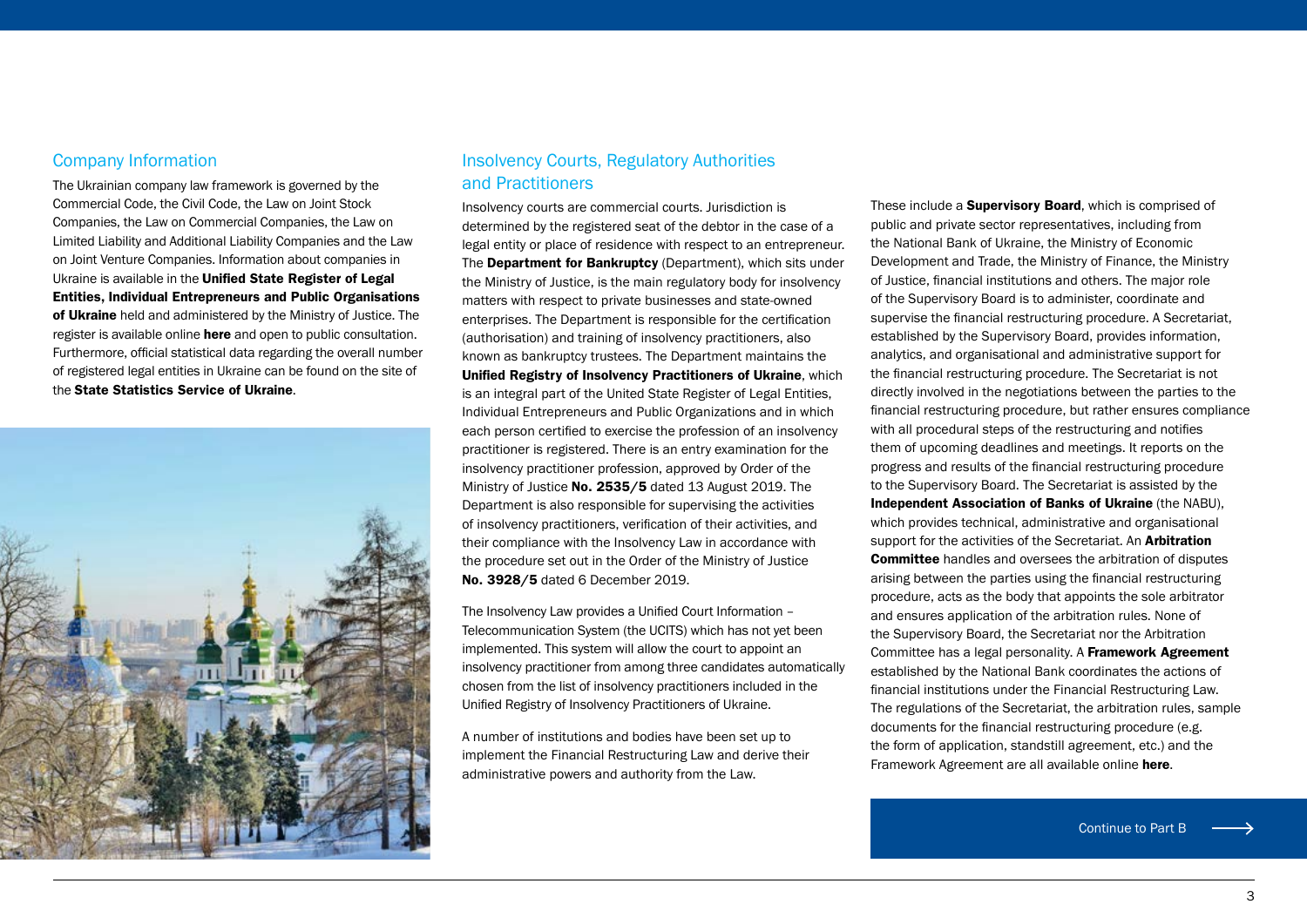## Business Reorganisation Part B

## Are there any incentives for extrajudicial voluntary agreements (workouts)?

In Ukraine there are three different reorganisation procedures: the pre-insolvency rehabilitation procedure (Санація боржника до відкриття провадження у справі про банкрутство); the in-court rehabilitation procedure (Процедура санації боржника) which is part of the main insolvency proceedings, both as described in the Insolvency Law; and the financial restructuring procedure (Процедура фінансової реструктуризації) contained in the Financial Restructuring Law. [Click here](#page-11-0) for a high-level overview of these reorganisation procedures.

The Financial Restructuring Law and related provisions in the Tax Code of Ukraine provide a wide range of special benefits that apply to financial restructuring transactions that are concluded under the framework and registered with the Secretariat. These include tax exemptions on restructured debt and asset sales, restructuring of tax claims (write-offs and deferrals), VAT exemptions on asset sales and supplies of goods, and special transaction safeguards to protect the parties against challenges after the restructuring agreement has been executed.

## What is the nature and purpose of the reorganisation procedure?

#### Financial restructuring framework

This is an extra-judicial, consensual/voluntary framework, which relies on good faith, fair dealing and cooperation among all parties involved to achieve a mutual agreement supporting the viability of a distressed company through the broadest range of measures. Such measures include, but are not limited to, loan rescheduling, partial debt forgiveness, debt-to-equity conversions, new capital investment and asset sales/transfers.

The financial restructuring procedure can apply to business operations and assets of a debtor located inside or outside Ukraine, as well as all claims against a debtor including those governed by foreign laws (Article 2 of the Financial Restructuring Law). The debtor, its related parties, and involved creditors, meaning creditors whose claims can be restructured under this procedure, participate in negotiations regarding the restructuring of the claims held by involved creditors (Articles 1 and 17). The financial restructuring plan is prepared by the debtor in cooperation with creditors which are related parties of the debtor (if any), the involved creditors and investors (if any) (Article 25).

#### Pre-insolvency rehabilitation procedure

This procedure supports measures to restore the solvency of a debtor which is at risk of insolvency. It may be initiated by the debtor upon the decision of the debtor's owner or shareholder (Article 5.1 of the Insolvency Law) and implemented by the debtor's owner or shareholder, a lender, or other parties, with a view to preventing the debtor's insolvency (Article 4.5). These parties can grant financial assistance for the repayment of the debtor's debts to creditors, including obligations to pay taxes and duties, insurance payments on any compulsory state pension and other social insurance (Article 4.3).

#### In-court rehabilitation procedure

This procedure is a rescue stage during main insolvency proceedings aimed at restoring the solvency of the debtor. It involves a system of measures to prevent the insolvency and liquidation of the debtor, which is aimed at improving the financial and economic situation of the debtor, as well as discharging in full or in part claims of creditors by restructuring the business, debt and assets and/or changing the organisational, legal and production structure of the debtor (Article 50 of the Insolvency Law).



References to Articles are to Articles of the Insolvency Law, unless specified otherwise. For an explanation of technical terms, please see the Glossary of the Main Assessment Report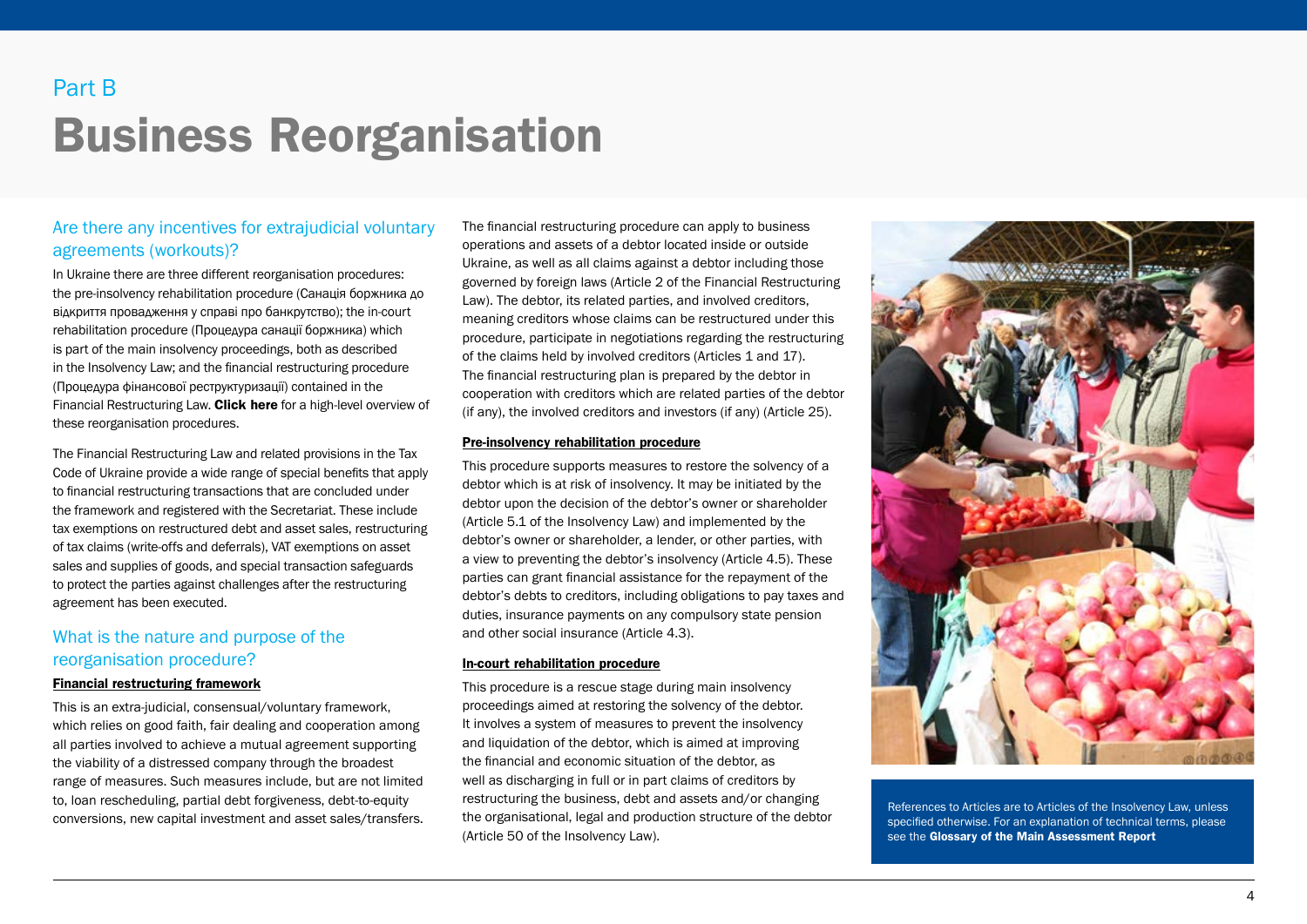

## Who can commence the process and what entry conditions apply?

#### Financial restructuring framework

The financial restructuring procedure may be commenced only by a debtor which is suffering financial distress, but whose business can be considered viable. The financial distress is defined as the inability of the debtor to pay its indebtedness to at least one financial creditor as it falls due. The debtor commences proceedings by submitting a written application to the Secretariat. A debtor may not file an application for financial restructuring within 18 months of the commencement of a financial restructuring procedure under an earlier application or after the commencement of a pre-insolvency rehabilitation procedure or an in-court rehabilitation procedure (Articles 4 and 18 of the Financial Restructuring Law).

The restructuring application shall include: a written consent of the debtor to submit any disputes to arbitration under the Arbitration Rules; a reference to the availability of the consent of the involved creditor to restructuring; information with confirmation that there is no open proceeding against the debtor in a bankruptcy case or rehabilitation; the restructuring consent of involved creditors signed by one or more financial institutions, including the restructuring consent of the enforcement authority; lists of involved creditors, secured creditors, related parties; and a list of any pending enforcement proceedings (Article 18 of the Financial Restructuring Law). None of the involved creditors providing consent may be a related party to the debtor that holds at least 50 per cent of the total amount of claims of financial institutions to the debtor, excluding liabilities to the related parties.

The procedure contains some restrictions on which creditors may participate. All financial institutions that are creditors of the debtor can participate, i.e. institutions which are financial according to the Law of Ukraine "On Financial Services and the State Regulation of Financial Services Markets", international financial institutions, as well as any foreign legal entity which is a financial institution according to the legislation of the country of its incorporation. Other creditors, secured and unsecured, can also participate in the plan provided that at least one financial institution is involved. The Ukrainian Deposit Guarantee Fund, the state banks, and banks with state participation, are eligible to participate in the financial restructuring plan (Articles 5 and 8). Furthermore, new investors wishing to invest in the debtor's business may participate in the financial restructuring plan (Articles 1 and 25).

#### Pre-insolvency rehabilitation procedure

A pre-insolvency rehabilitation procedure may be commenced only by a debtor in financial difficulties that is not yet insolvent or declared insolvent, following the decision of the shareholders. To initiate this procedure, a debtor must compile a creditor list, analyse its own financial condition, prepare a rehabilitation plan and present the latter for voting at the meeting of creditors. Secured creditors can also participate in the procedure (Article 5 of the Insolvency Law).

#### In-court rehabilitation procedure

This procedure is only available following the opening of the main insolvency proceedings, which begin with an asset management phase. The main insolvency proceedings may be initiated by the debtor or creditors. A creditor needs to demonstrate to the court that the debtor is unable to discharge its debts as they fall due. The debtor must also file for insolvency in the event of threatened insolvency, i.e. if payment of a debt to one creditor will result in impossibility of payment to all other creditors. The debtor also needs to obtain a shareholder's resolution approving its application to the court and should have sufficient funds to cover expenses related to the conduct of the insolvency proceedings. If insolvency proceedings are commenced upon application from a creditor, the court will assess at the preparatory hearing whether the debtor is in a position to discharge its debts as they fall due (Article 34 of the Insolvency Law).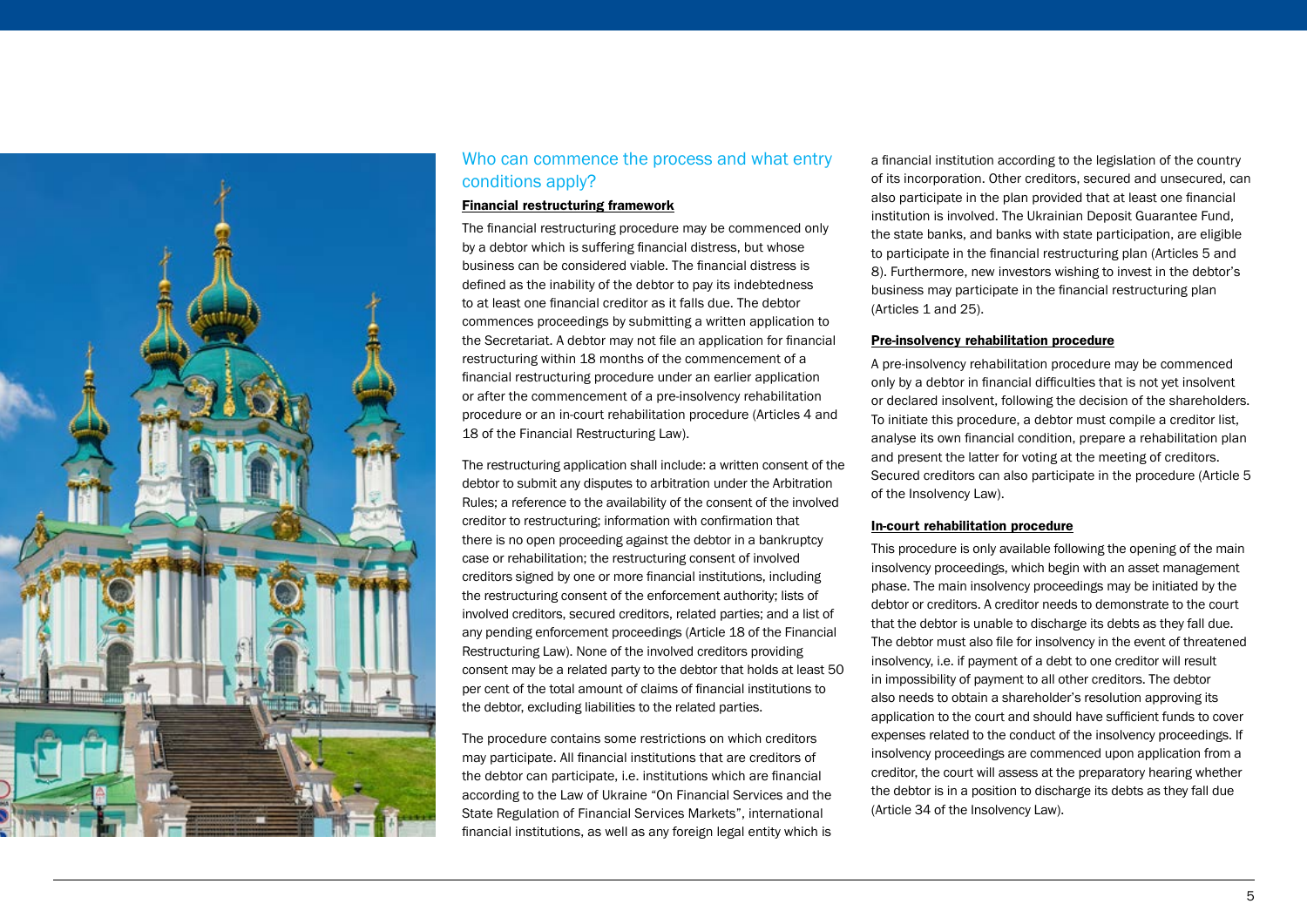### Is there any court involvement?

#### Financial restructuring framework

No, the framework is extra-judicial. However, it is administered by the Secretariat (the body responsible for administration) of the Financial Restructuring Law. The Secretariat, under the supervision of the Supervisory Board, provides administrative support, ensuring that the parties comply with procedural requirements, and provides notices to involved creditors and other parties at various stages of the proceedings. The Secretariat takes no part in restructuring negotiations nor in resolving disputes between parties. An arbitration committee is available to resolve any disputes arising between the parties.

Financial institutions which participate in the financial restructuring procedure are party to a framework agreement overseen by the National Bank of Ukraine.

#### Pre-insolvency rehabilitation procedure

Yes, but court involvement is very limited. The plan is preapproved by participating creditors and then approved by the court, within five days following creditors' approval of the plan, on the best interests of creditors' basis, meaning that the plan should not place the creditors in a worse position than in the case of the debtor's insolvent liquidation. The court considers the plan submitted by the debtor at a court hearing and has limited grounds to refuse the proposed plan (Article 5 of the Insolvency Law).

#### In-court rehabilitation procedure

Yes, this is a fully court-supervised procedure. To commence the procedure, an application for initiation of insolvency proceedings is filed before the court, which decides on the acceptance or refusal of the application. A preparatory meeting of the court and a preliminary hearing also take place. The court oversees the procedure and generally approves all the main creditor decisions regarding the conduct of the proceedings, including

their commencement and termination, the appointment of the insolvency practitioner (known as the rehabilitation manager), the validity of the claims, etc. A rehabilitation plan is prepared by the insolvency practitioner and it is pre-approved by the creditors. The court checks whether creditors have complied with the requirements for approval of the plan, and then decides whether to accept or reject the creditors' request for approval of the plan, taking into account the prospects of restoring the debtor's solvency (Articles 34, 35, 39, 47 and 52 of the Insolvency Law). The court will approve the in-court rehabilitation plan provided that creditors which voted against it receive not less than what they would have received in an insolvent liquidation (Article 52(7)).

#### Are there any hybrid reorganisation procedures?

Yes, the pre-insolvency rehabilitation procedure is a hybrid reorganisation procedure. The debtor has the right to initiate the procedure despite the fact that no insolvency proceedings have been opened. The debtor prepares a rehabilitation plan, which is submitted to the court no later than five days following voting by the creditors. It is a pre-packed procedure (Article 5 of the Insolvency Law).

## Does the debtor remain in possession of and continue carrying on its business operations?

### Financial restructuring framework

Yes, the debtor remains fully in possession of its business.

#### Pre-insolvency rehabilitation procedure

Yes, the debtor remains in possession, but the court appoints an insolvency practitioner (also known as a rehabilitation manager) if the appointment of such practitioner and the scope of his powers are determined by the rehabilitation plan. The prospective insolvency practitioner is elected by the creditors present at the general meeting holding more than 50 per cent of the total claims included in the rehabilitation plan (Article 5 of the Insolvency Law).

#### In-court rehabilitation procedure

No, from adoption by the court of the ruling on the implementation of the rehabilitation plan, the management powers of the debtor or its governing bodies are transferred to the insolvency practitioner (also known as a rehabilitation manager) except for powers provided for by the rehabilitation plan (Article 50 of the Insolvency Law).

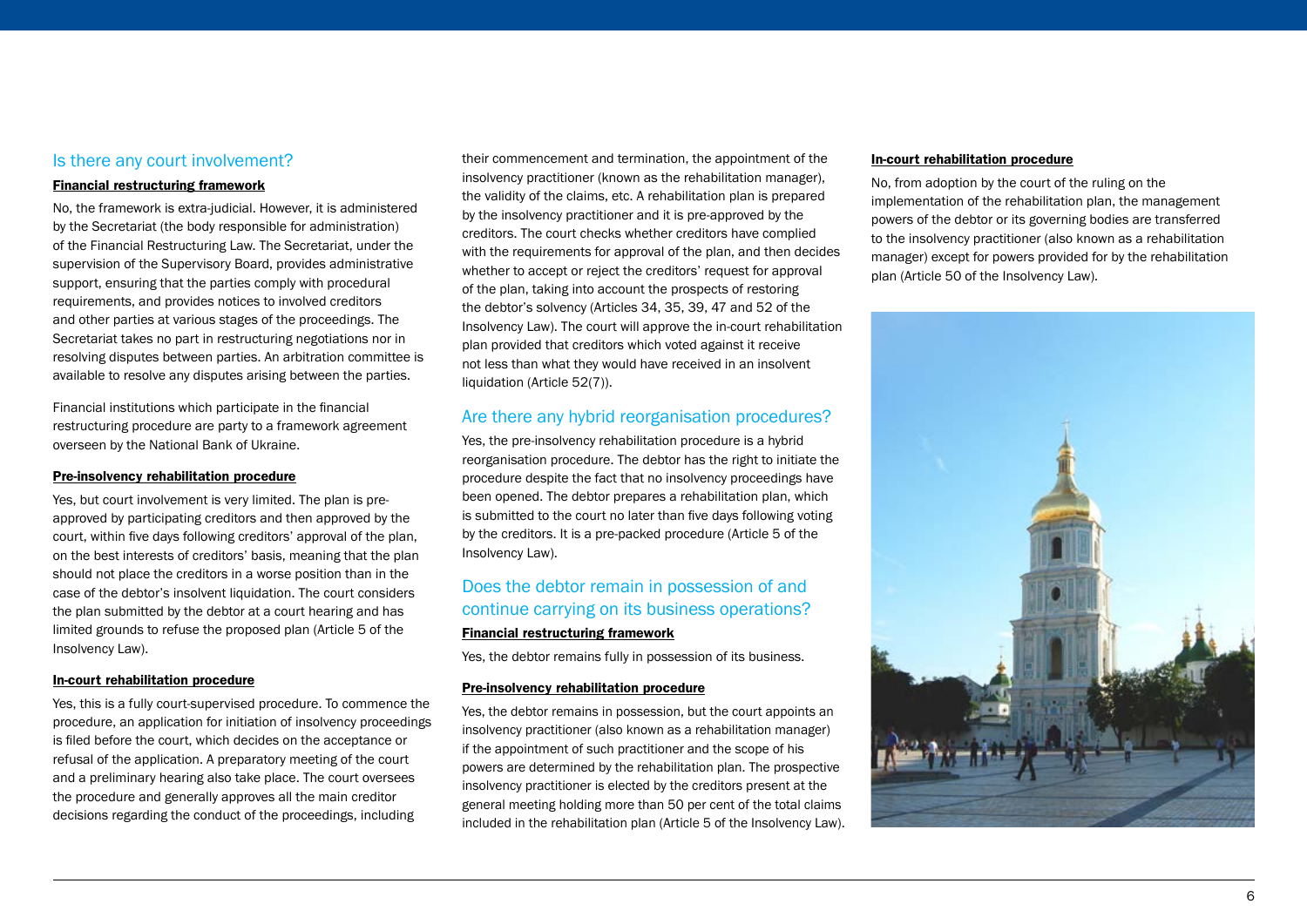## Is there a need to appoint an insolvency practitioner?

#### Financial restructuring framework

No, there is no need to appoint an insolvency practitioner.

#### Pre-insolvency rehabilitation procedure

Not necessarily. The debtor and the creditors may exercise discretion on whether to involve an insolvency practitioner. The court shall appoint an insolvency practitioner only if such appointment is expressly provided for in the rehabilitation plan. The powers of the insolvency practitioner arise out of and are limited by the terms of the rehabilitation plan (Article 5 of the Insolvency Law).

#### In-court rehabilitation procedure

Yes, an insolvency practitioner (also known as a rehabilitation manager) must always be appointed by the court during the incourt rehabilitation procedure (Article 50 of the Insolvency Law).

In the decision to accept initiation of insolvency proceedings, the court proposes to three insolvency practitioners to apply for participation in the case. If an application for participation in the case has been received from only one insolvency practitioner, the commercial court shall appoint such person to be the rehabilitation manager. If an application for participation in the case has been received from two or three insolvency practitioners, the court appoints the person who was the first determined by automated selection to be the rehabilitation manager (Article 28)4.

## Is there any applicable stay or moratorium? Financial restructuring procedure

Yes, a moratorium is automatically imposed from commencement of the procedure to protect the debtor's assets against enforcement actions taken by involved creditors and by actions of the debtor's related parties. The moratorium also extends to non-involved creditors and prohibits them from enforcing against the debtor's unencumbered fixed assets. The moratorium is effective until the conclusion of the financial restructuring procedure, subject to a maximum period of 90 days. This term may be extended for not more than 90 calendar days with the consent of the involved creditors, provided these do not include any related parties of the debtor. The overall period of moratorium may not exceed 180 days (Articles 21 and 23 of the Financial Restructuring Law).

If a decision is made to terminate the moratorium, the debtor and one or more involved creditors may enter into a standstill agreement in writing and file a copy of this with the Secretariat. The standstill agreement shall contain the following essential terms: the date and conditions of entry into force of the standstill agreement; the date and terms of termination of the standstill agreement; and the terms and scope of the forbearance by involved creditors that sign the standstill agreement (Article 22).

#### Pre-insolvency rehabilitation procedure

Yes, the decision of the court on acceptance of the request for consideration of the rehabilitation plan must indicate the time and place of the court hearing and the imposition of a moratorium on the satisfaction of the creditors' claims included in the rehabilitation plan (Articles 5 and 6 of the Insolvency Law). While the moratorium is in effect, creditors are prohibited from collecting their claims on the basis of enforcement and other documents containing property claims, including enforcement of

security by judicial or extrajudicial procedure. An exception exists for cases where enforcement proceedings have reached the stage of distributing monetary amounts collected from the debtor (including proceeds from the sale of the debtor's property), or publication of information on any sale/auction, as well as cases of execution of decisions in non-property disputes.

The moratorium is automatically lifted with the court's decision on either acceptance or dismissal of the request for approval of the rehabilitation plan. If the court fails to consider the request for approval of the rehabilitation plan within 60 days, the moratorium will be automatically lifted for secured creditors. The commercial court may limit the moratorium in exceptional cases, if such a moratorium may result in the loss of collateral of a secured creditor (Article 5 of the Insolvency Law).

#### In-court rehabilitation procedure

Yes, once the court puts the debtor into the asset management phase of the main insolvency proceedings, it introduces a moratorium on the satisfaction of creditors' claims. The moratorium is effective throughout all stages of the insolvency proceedings. As a result of moratorium, all creditors, including secured creditors, are prohibited from taking any enforcement actions against the debtor and the debtor may not discharge any individual claims of the creditors, except as set forth in the plan. Enforcement proceedings which have reached the stage of distribution of sums of money collected from the debtor (including those received from the sale of property of the debtor) are excluded from the moratorium. With respect to secured creditors, the moratorium ceases automatically 170 calendar days after commencement of the asset management phase of main insolvency proceedings, if the court has not recognised the debtor as insolvent (bankrupt) or has not issued a decision to commence the in-court rehabilitation procedure (Article 41 of the Insolvency Law).

<sup>4</sup> Subject to implementation of the Unified Court Information – Telecommunication System.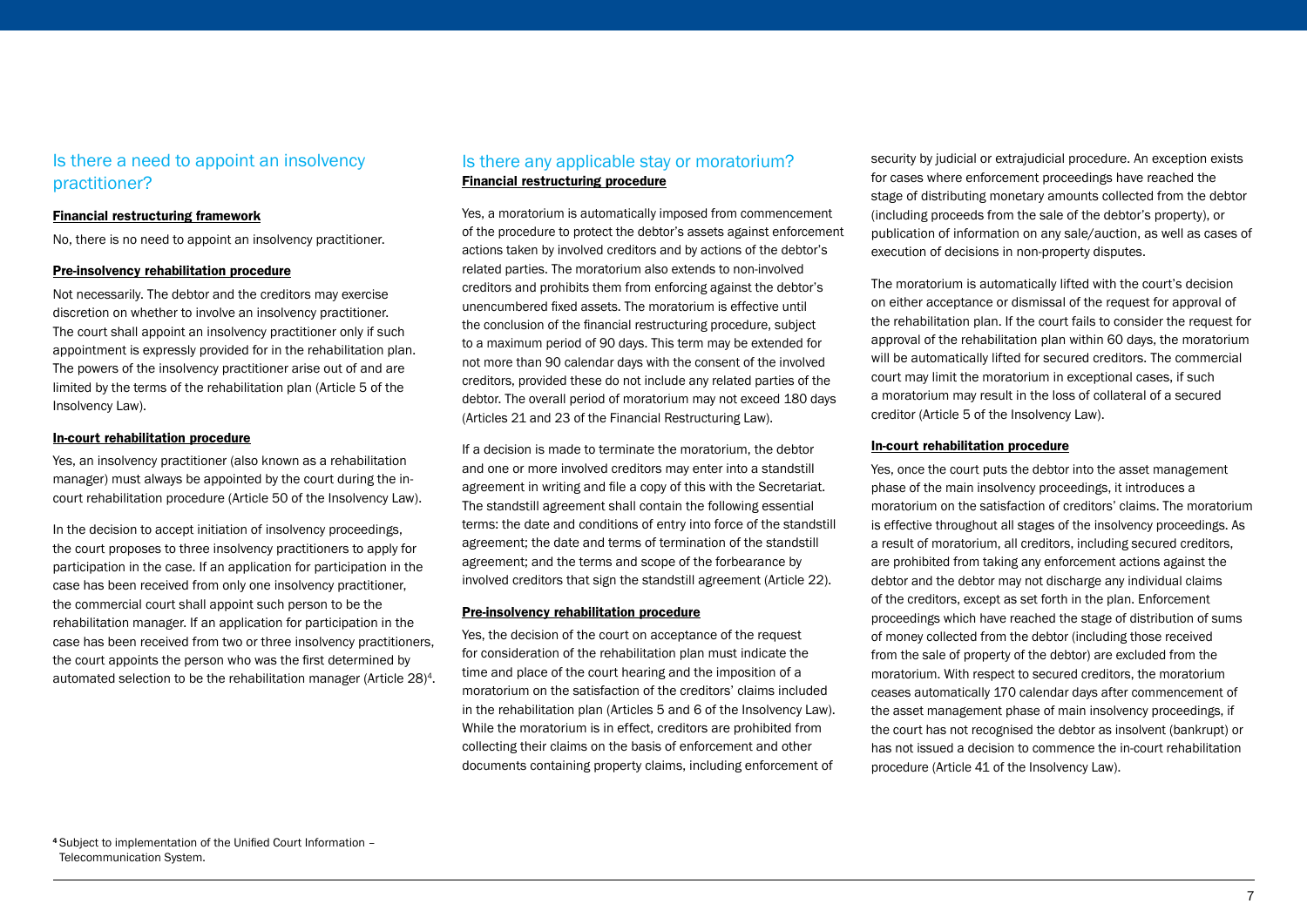

## Is there any protection for essential contracts and to prevent termination of contracts by third parties?

No, there are no provisions in any of the procedures protecting essential contracts and preventing termination of contracts by third parties on the grounds of the debtor commencing a reorganisation procedure. These measures are generally missing from the Insolvency Law.

However, Article 41 of the Insolvency Law provides that a moratorium on the satisfaction of the creditors' claims shall not apply to claims of post-insolvency creditors whose claims arose after the opening of insolvency proceedings. Post-insolvency creditors may include creditors which continue to provide essential services to the debtor.

## Is new financing protected by law?

#### Financial restructuring framework

No, as this is not an insolvency procedure. However, the financial restructuring law permits a debtor to obtain interim financing to continue operating its business before the approval of the financial restructuring plan, subject to the approval of the involved creditors (Article 13 of the Financial Restructuring Law).

#### Pre-insolvency rehabilitation procedure

No, there are no express provisions protecting new financing. However, new financing can be treated as having super-priority but this status will need to be agreed among creditors in the preinsolvency rehabilitation plan.

#### In-court rehabilitation procedure

No, there is no express priority for any new financing. Creditors may, however, agree in the rehabilitation plan that their claims rank shall below any new financing (Article 51(5) of the Insolvency Law).

## Does the law recognise separate classes of creditors for voting purposes?

#### Financial restructuring framework

The Financial Restructuring Law permits the debtor to separate involved creditors into classes of creditors for repayment and voting purposes. Classes should contain creditors holding the same types of claims (e.g., unsecured trade claims or secured mortgage claims) and the proposed treatment for repayment of the claims should be class-specific.

#### Pre-insolvency rehabilitation procedure

Creditors in a pre-insolvency rehabilitation plan are divided into two classes: unsecured creditors and secured creditors, for the purpose of voting on the plan. For pre-insolvency rehabilitation only, the debtor has the flexibility to propose and develop a plan with certain creditors while leaving other creditors of the same class unaffected and also to create further subclasses of creditors depending on the type of claim, the type of security, etc. (Article 5(2) of the Insolvency Law).

#### In-court rehabilitation procedure

All creditors are generally divided into unsecured creditors and secured creditors. Preferred creditors may form a separate class or a sub-class of unsecured creditors. Secured creditors form one class and are not divided into sub-classes. A decision to approve or reject the rehabilitation plan must be adopted by voting separately in each class (Article 52(1) of the Insolvency Law).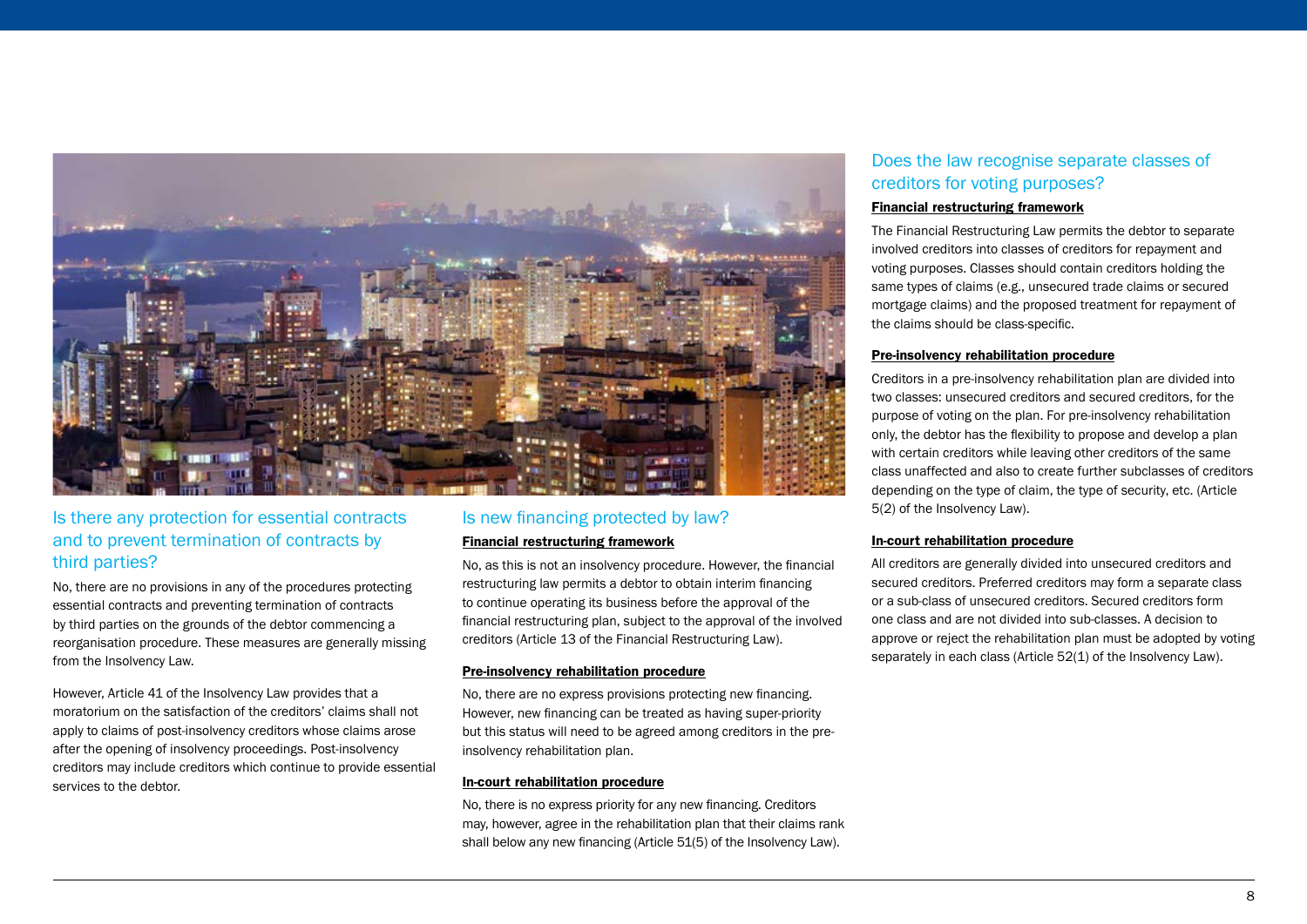## What are the majorities required to approve a reorganisation plan?

#### Financial restructuring framework

The financial restructuring plan is deemed to be approved and binding on the debtor, related parties, sureties, and all involved creditors, if all involved creditors voted for it. If the restructuring plan has been approved by a vote of involved creditors holding more than two-thirds of claims of involved creditors then, in order to take a final decision on approval of the restructuring plan, the dispute is forwarded by any of the involved creditors to the Arbitration Committee in the order stipulated by Article 16 of the Financial Restructuring Law. In such a case, the restructuring plan is deemed to have been approved by all involved creditors from the moment of rendering by a sole arbitrator of an arbitral award on approval of the financial restructuring plan (Article 25). However, the financial restructuring plan may not provide for an obligation of dissenting creditors to extend new financing, writeoff any part of debt which is fully secured by pledge/mortgage, or give up their collateral (Article 25(4)).

#### Pre-insolvency rehabilitation procedure

All creditors may take part in the meeting of creditors, even if their claims were not included in the rehabilitation plan. The required majority for a pre-insolvency rehabilitation plan is creditors of every category representing two-thirds of the total secured claims in value, and unsecured creditors of every category representing more than 50 per cent of the total unsecured claims included in the rehabilitation plan. Each class of unsecured and secured creditors must approve the pre-trial rehabilitation plan. Secured creditors which are parties related to the debtor are not allowed to vote on approval of the rehabilitation plan. If the rehabilitation plan provides for changing the priority of secured creditors' claims, the rehabilitation plan must be approved by every secured creditor which is affected. If the rehabilitation plan provides for satisfaction of individual creditors immediately after the

approval of the rehabilitation plan, such claims shall not be included in any voting threshold for the purpose of approving the rehabilitation plan (Article 5.4 of the Insolvency Law).

#### In-court rehabilitation procedure

In-court rehabilitation plan needs to be approved by at least a 50 per cent majority for unsecured creditors in each class (provided that at least 50 per cent of unsecured creditors voted in each class) and a two-thirds majority for secured creditors in each class (provided that at least 50 per cent of secured creditors voted in each class). Each class of unsecured and secured creditors must approve the pre-trial rehabilitation plan (Article 52 of the Insolvency Law).

Claims of creditors which are related parties to the debtor are disregarded for the purpose of voting.

## Who does the reorganisation plan bind?

#### Financial restructuring framework

The financial restructuring plan will be deemed approved and binding on the debtor, related parties, sureties, and all involved creditors, if all involved creditors voted for it. If the restructuring plan has been approved by a vote of involved creditors holding more than two-thirds of claims of involved creditors and not by all involved creditors, it may nevertheless be binding on all involved creditors i.e. by cram down of the minority of creditors representing one-third by value of involved creditors' claims. The details of the 'dispute' are forwarded by any of the involved creditors to the Arbitration Committee as specified by Article 16 of the Financial Restructuring Law. A sole arbitrator may issue an arbitral award on approval of the financial restructuring plan. On the basis of such award, a restructuring plan will be deemed to be approved by all involved creditors (Article 25). However, dissenting creditors cannot be forced to provide new financing, write off or set off any debts, suspend interest or agree to a debtto-equity conversion (Article 25 (4)).

The restructuring plan shall take effect as of the day of its signing by the debtor and the involved creditors that voted in favour (Article 25).

#### Pre-insolvency rehabilitation procedure

The pre-insolvency rehabilitation plan approved by the commercial court is binding on all creditors whose claims are included in the pre-insolvency rehabilitation plan (Article 5 of the Insolvency Law).

#### Rehabilitation procedure

The rehabilitation plan approved by the court is binding on all creditors whose claims are included in the plan, including creditors which did not participate in voting or which voted against the plan (Articles 52(4) and 50 of the Insolvency Law).

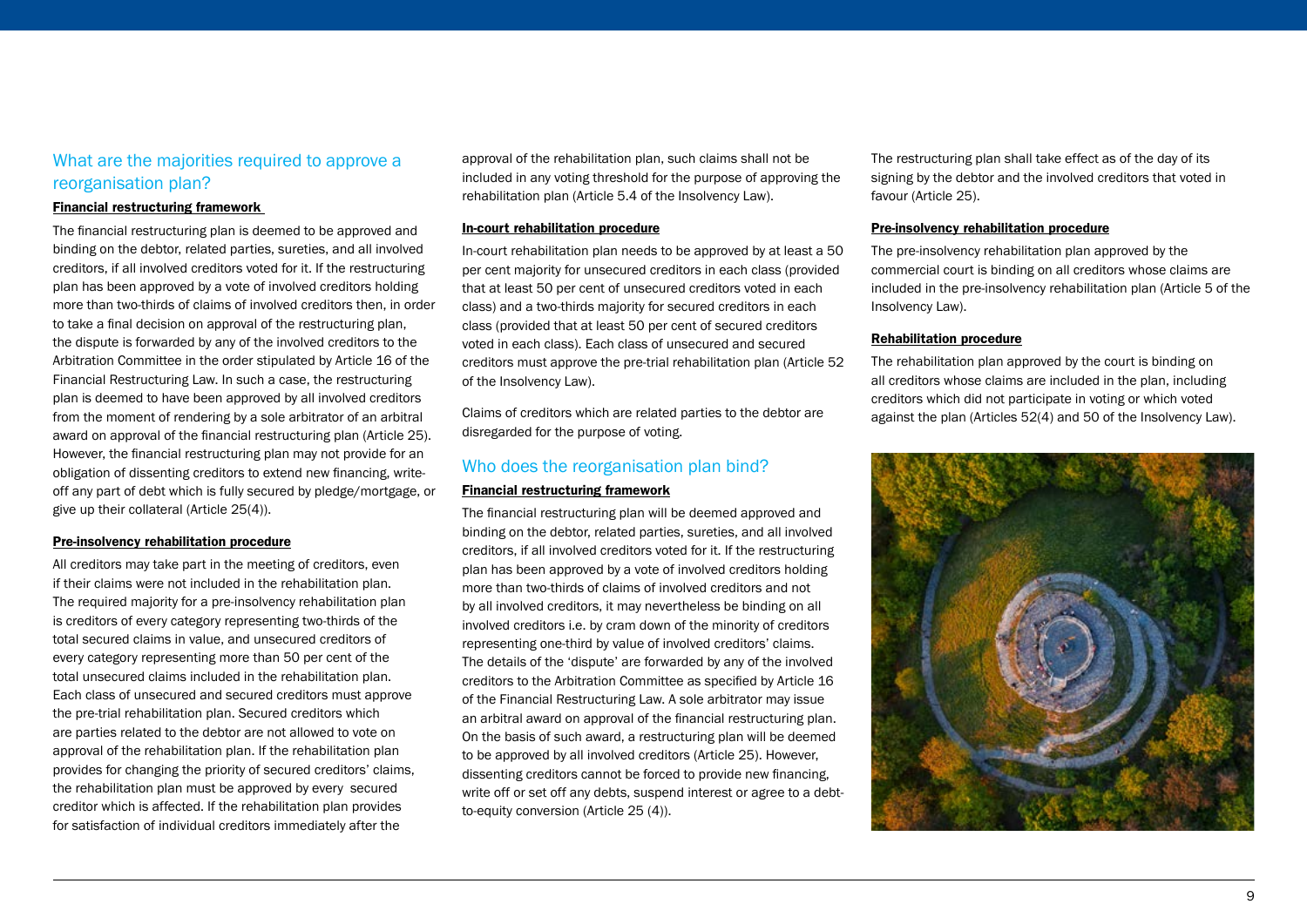## What is the timeframe for the reorganisation procedure and any moratorium?

#### Financial restructuring framework

The Secretariat registers any application for restructuring received from the debtor and verifies that the application includes all the necessary information and relevant documents as listed in Article 18 of the Financial Restructuring Law. It takes a decision on the commencement of a financial restructuring procedure not later than on the next business day after the registration of the application (Article 19 of the Financial Restructuring Law).

An initial meeting of involved creditors should be held within 10 days of the commencement of a financial restructuring case by the Secretariat. The approval of the financial restructuring plan should occur 90 days following the commencement date. However, the deadline for approval of the plan which can be extended for up to an additional 90 days by agreement of financial institutions (excluding related parties) holding two-thirds by value of claims. The entire process may not exceed 180 days (Article 23). The Secretariat has created a form to establish [a process schedule for key deadlines](https://fr.org.ua/ua/zrazki-dokumentiv-dlya-protseduri-finansovoyi.html) during the financial restructuring procedure.

The moratorium arises automatically from commencement of the procedure and remains in place until the conclusion of the financial restructuring proceedings but not longer than for a period of 90 days, which may be extended for not more than 90 calendar days, i.e. the moratorium is available for a maximum of 180 days.

#### Pre-insolvency rehabilitation procedure

There is no overall timeframe but there are specific timeframes for actions within the procedure. The debtor shall convene a meeting of creditors to approve the rehabilitation plan through written notification to all participating creditors. At the same time, the debtor provides a copy of the rehabilitation plan to participating creditors, and posts a public notice of the meeting of creditors on the website of the High Commercial Court of Ukraine. The meeting of creditors shall be convened no earlier than 10 days after placement of the notice. The debtor shall, within five days from the date on which the rehabilitation plan is agreed by creditors, submit a request for its approval to the relevant commercial court. The commercial court shall decide whether to accept or reject the request for approval of the rehabilitation plan within five days of receipt of the request (Article 5 of the Insolvency Law).

There are no statutory limits on the timeframe for implementation of the pre-insolvency rehabilitation and, therefore, the creditors have the discretion to define the timeframe in the rehabilitation plan.

There is no specific time limit on the moratorium, which begins when the court accepts the request for consideration of the rehabilitation plan and ends with the court's decision on either acceptance or dismissal of the request for approval of the rehabilitation plan.

#### In-court rehabilitation procedure

There is no overall timeframe but there are specific timeframes for actions within the procedure. The court has five days upon receipt to approve, refuse or return the application for the initiation of insolvency proceedings filed by the debtor or by a creditor (Article 34 of the Insolvency Law). The preparatory meeting of the court, to check the validity of the claims and the grounds for commencement of insolvency proceedings, shall be held not later than 14 days from the date of the decision on acceptance of the application for initiation of the proceedings. If there are valid reasons (payment of monetary obligations to creditors, etc.), the meeting may be held not later than 20 days from the date of such decision.

The court decision to initiate insolvency proceedings must be sent to the debtor, the creditors, and other persons who shall take part in the case not later than three days from the date of the

court's decision. The preliminary court sitting shall be held not later than 70 calendar days, and in the case of a large number of creditors, not later than three months from the date of the court's preparatory meeting. Within 10 days from adoption of the ruling on the results of the court's preliminary sitting, the insolvency practitioner must notify in writing creditors in accordance with the register of creditors' claims, the authorised person of the debtor's employees and the authorised person of the debtor's founders (members, shareholders) about the time and place of the meeting of creditors (Articles 35, 37, 38, 39, 47 and 48).

The meeting of creditors can decide to extend the timeframe for the in-court rehabilitation procedure. If, within 15 days from the date indicated in the in-court rehabilitation plan, the meeting of creditors fails to decide on either extension of the in-court rehabilitation procedure or commencement of insolvent liquidation proceedings, the court may decide to proceed with the liquidation of the debtor at its own discretion (Article 57).

There are no statutory limits on the timeframe for implementation of the plan and, therefore, the creditors have the discretion to define the timeframe in the rehabilitation plan.

There is no specific time limit on the moratorium for unsecured claims, which begins once the court puts the debtor into the asset management phase of the main insolvency proceedings and ends once proceedings are closed (either after repayment of all debts at the end of the asset management stage, or as the result of in-court rehabilitation or liquidation). However, the moratorium ceases automatically with respect to secured claims 170 calendar days after commencement of the asset management phase, if the court has not issued a resolution recognising the debtor as insolvent (bankrupt) or a decision to commence the in-court rehabilitation procedure (Article 41 of the Insolvency Law). The court may also lift the moratorium over secured assets after the beginning of the in-court rehabilitation procedure if such assets are not being used under a rehabilitation plan or are perishable.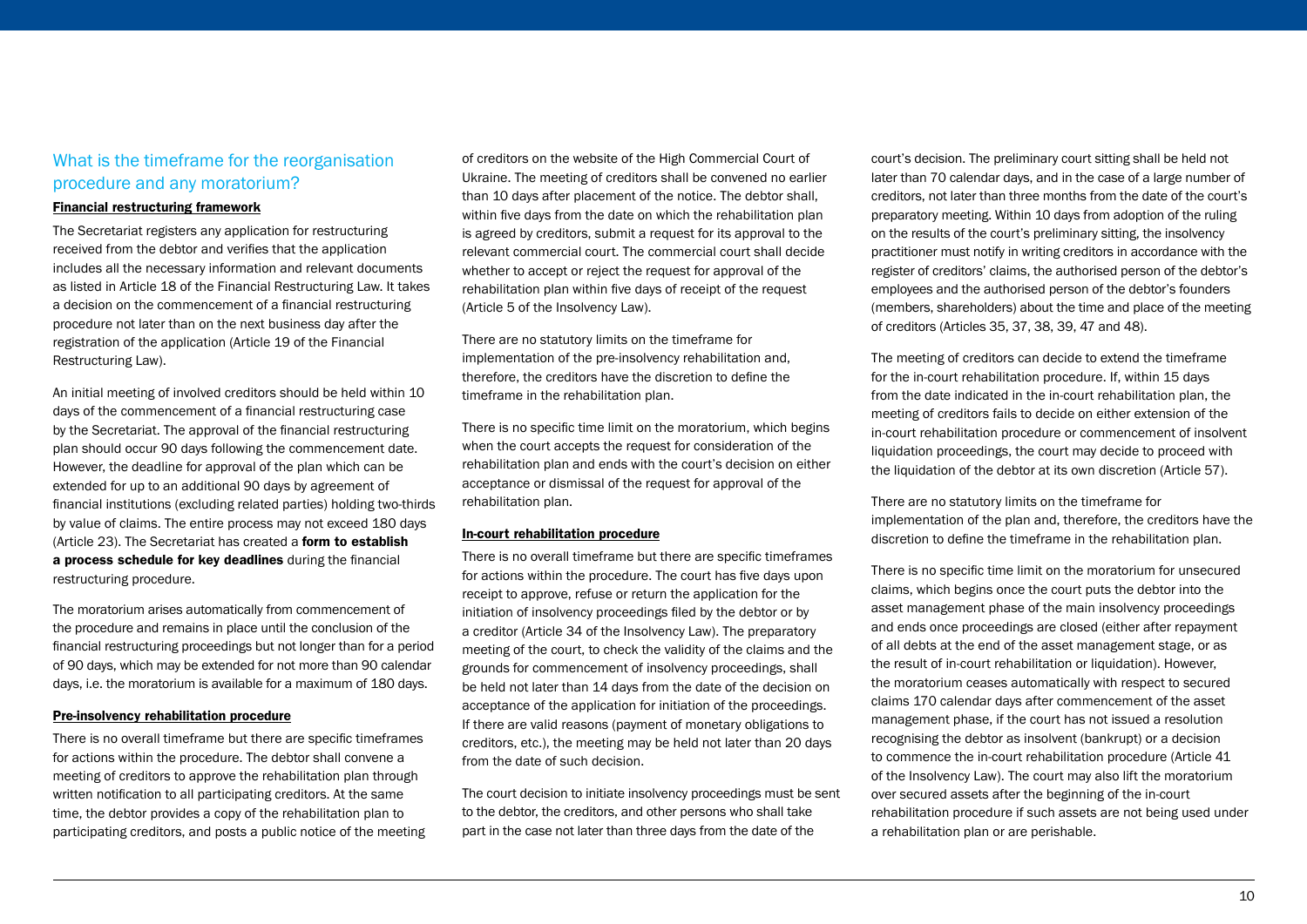## Has the UNCITRAL Model Law on Cross Border Insolvency been adopted?

No. However, Chapter VIII of the Insolvency Law contains detailed provisions regarding recognition of foreign insolvency proceedings and insolvency practitioners and judicial assistance and cooperation, among other matters.

## Special features/observations:

- Ukraine has a framework for voluntary financial restructuring, which is available on a temporary basis and which provides numerous incentives for workouts.
- Ukraine is among a minority of EBRD economies of operations with a hybrid 'pre-packaged' reorganisation procedure known as the 'pre-insolvency rehabilitation' procedure.



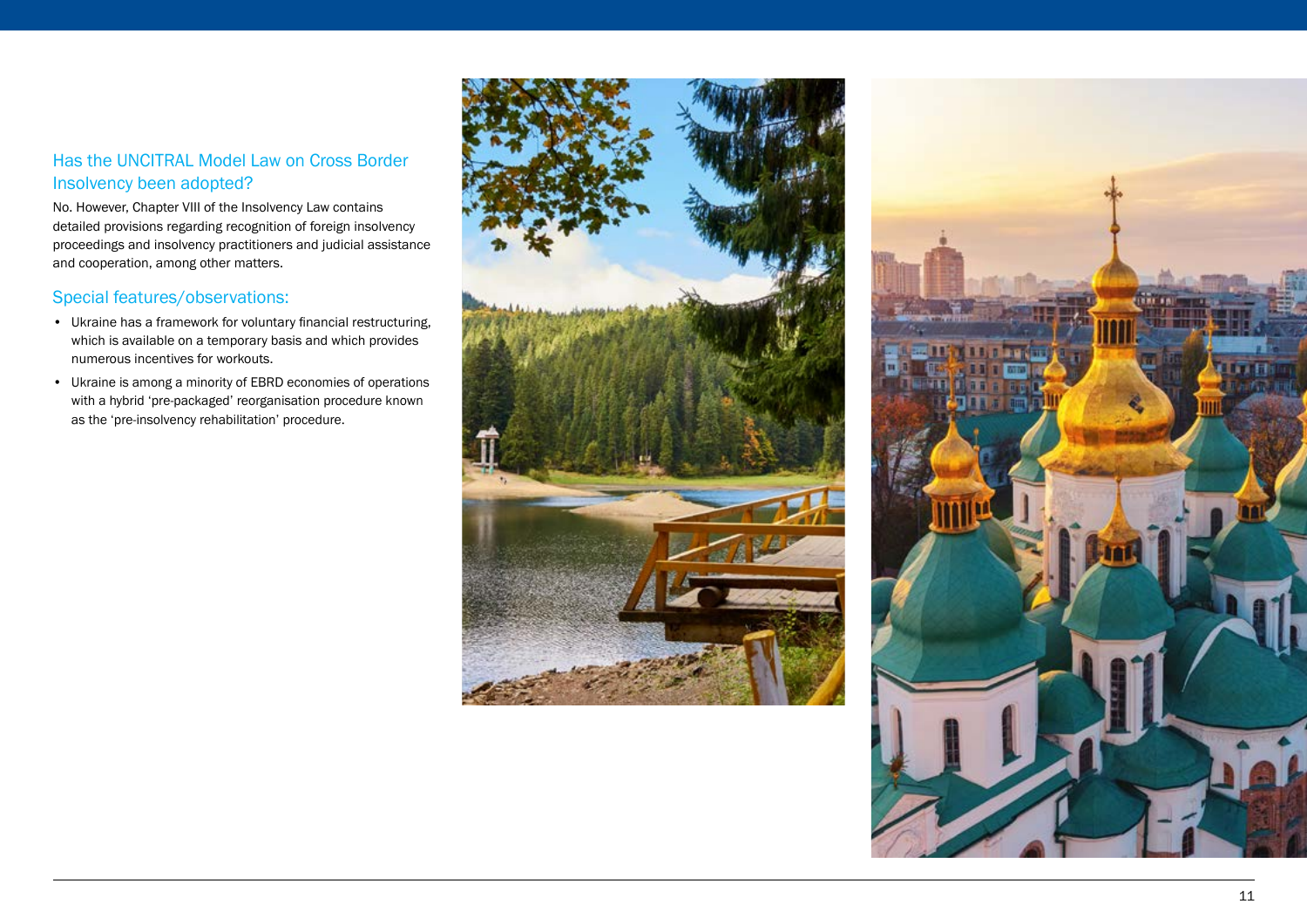## <span id="page-11-0"></span>Overview of Ukrainian Business Reorganisation Procedures\*